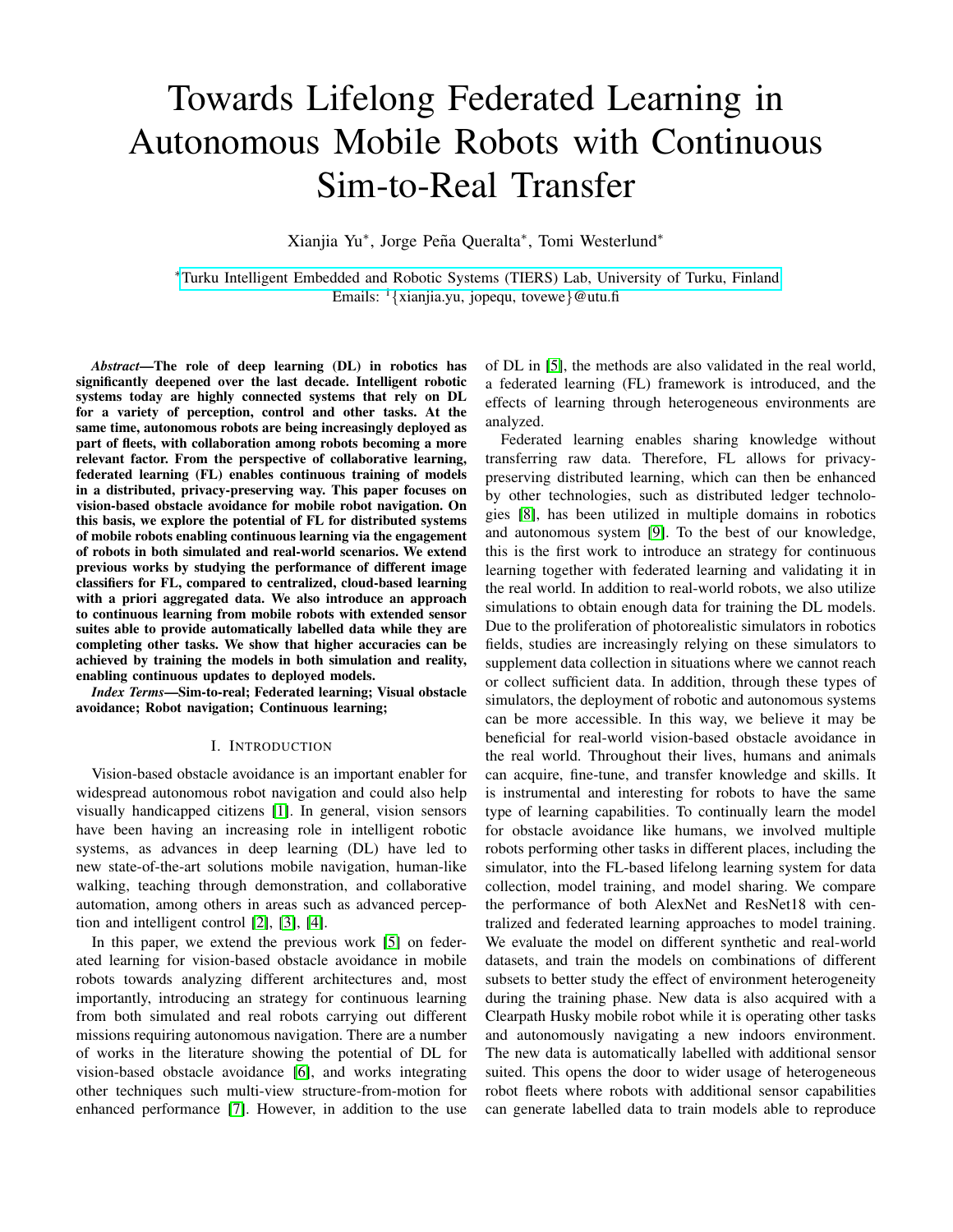their autonomous behaviour with more limited sensors, mainly cameras.

Aided by AI, especially DL, each robot can have a model representing the environment based on their situated awareness. Different robots may have the limitation of detecting the environment due to their limited resources. It is of great necessity to have a collective model to share their knowledge about the environment. Instead of an individual robot, in a multi-robot system, multiple robots, situated in various whereabouts, collaboratively performing particular tasks is more efficient and of high success rate in heterogeneous environments including unknown ones [\[10\]](#page-5-9). However, because of the limits of scenarios where vision-based obstacle avoidance is applied, it is still challenging for DL to collect enough visual inputs for collaborative learning and share them with other agents for privacy and security reasons. To address these concerns, we proposed an approach that included FL, Sim-to-Real (Sim2Real) via a photorealistic simulator, and Lifelong Learning.

In summary, we investigated the possibility of federated and continuous learning within hybrid teams of simulated and real robotic agents in this work. We then evaluate the performance benefits of such an approach over offline learning or learning from more limited data sources. First, we evaluate two different deep obstacle avoidance neural networks with both synthetic and real-world data. For both of the architectures a FL-based knowledge sharing method (where the locally trained models are fused) is compared to a centralized training approach (where raw data needs to be aggregated before the training starts). Both models are validated with data from the photorealistic simulator and real-world environment separately. Second, we analyzed the sim-to-real performance of two different deep obstacle avoidance models generated by FL methods, with our results showing that FL outperforms the centralized data aggregation methods. Third, we integrate lidar-based navigation for automated labelled data gathering. We implemented an online FL-based visual obstacle avoidance system both in a simulator and real-world environment. With such a system, we can continuously collect data from obstacles and free paths and train the model while the robots operate other tasks.

The rest of this paper is organized as follows. In Section II we review related works in FL for autonomous robots, simto-real transfer and lifelong robot learning. The methodology followed for obtaining the results reported in the manuscript is then introduced in Section III, with Section IV delving into the actual experimental results. Finally, section V concludes the paper and outlines future work directions.

#### II. RELATED WORK

Multi-robot collaboration and DL for robotics have both played an increasingly important role in multiple robotic applications [\[4\]](#page-5-3). However, most of the work to date in learning from real-world experiences, sim-to-real transfer, and continuous learning, has been dedicated to reinforcement learning [\[3\]](#page-5-2), [\[11\]](#page-5-10) and robotic manipulation [\[12\]](#page-5-11). Within the possibilities to achieve collaborative learning, one of the most straightforward approaches is cloud-based centralized learning [\[13\]](#page-5-12), with a server where data is aggregated and training occurs at once or in batches, but in an offline manner. Federated learning, in contrast, offers a distributed solution to collaborative learning where, in turn, the process is privacy-preserving (raw data can be processed locally). It also allows for management of networking resources (choosing when and how to transfer the models) through distributed computation at the edge [\[14\]](#page-5-13).

In the area of lifelong learning and continuous learning for robotics, the literature has been in general dedicated to simulation environments only. While AI advances the intelligence of robots in various subfields of robotics, numerous challenges remain with real-world application, particularly in an unknown environment. Among these limitations are a lack of open-ended learning about item categories and scenes, the absence of a global navigation map, and the occurrence of object collisions, particularly in dynamic environments. With the assistance of Lifelong learning, the robot should be able to learn new object categories continuously and comprehend affordances, especially for robots manipulating tasks from a small number of on-site training examples [\[15\]](#page-5-14). Lifelong learning for navigation is a good application of lifelong learning. Compared with the traditional planner in navigation, this learning approach can improve the navigation performance based on its own experience and retain the ability after learning new ones [\[16\]](#page-5-15).

In terms of deep learning vision-based obstacle avoidance, this has been a researched topic partly owing to the higher degree of maturity of DL methods for vision data in comparison to other modalities such as lidar data [\[17\]](#page-5-16), [\[18\]](#page-5-17). Cameras are also more widely available and are relatively inexpensive sensors, while the methods can be generalized to various environments owing to the lack of the need for specific geometric or topological features. For example, in [\[19\]](#page-5-18), autonomous aerial robots are deployed with minimal knowledge of the environment and obstacle avoidance is achieved through a single monocular camera. With models trained through deep reinforcement learning (DRL), noise to data in the training phase can bring increased resilience to changes in the environments [\[20\]](#page-5-19), a method that is typical in other DRL approaches [\[3\]](#page-5-2), [\[21\]](#page-5-20). In this paper, we also exploit heterogeneity of environments to show how a wider variety of the training data brings performance improvements to the DL models, especially when they are trained with a FL approach.

In the domain of sim-to-real to transfer for DL policies driving autonomous behaviour in robotic system, the most widely studied learning algorithms are DRL approaches [\[3\]](#page-5-2). Sim-to-real transfer with DRL has been particularly studied in depth in problems involving dexterous manipulation [\[21\]](#page-5-20). Even in this area, recent works in the literature also show the potential of DRL for vision-based obstacle avoidance [\[22\]](#page-5-21), [\[23\]](#page-5-22). The authors of these works demonstrate the effectiveness of the methods even when the robots encounter in the real world new environments and objects.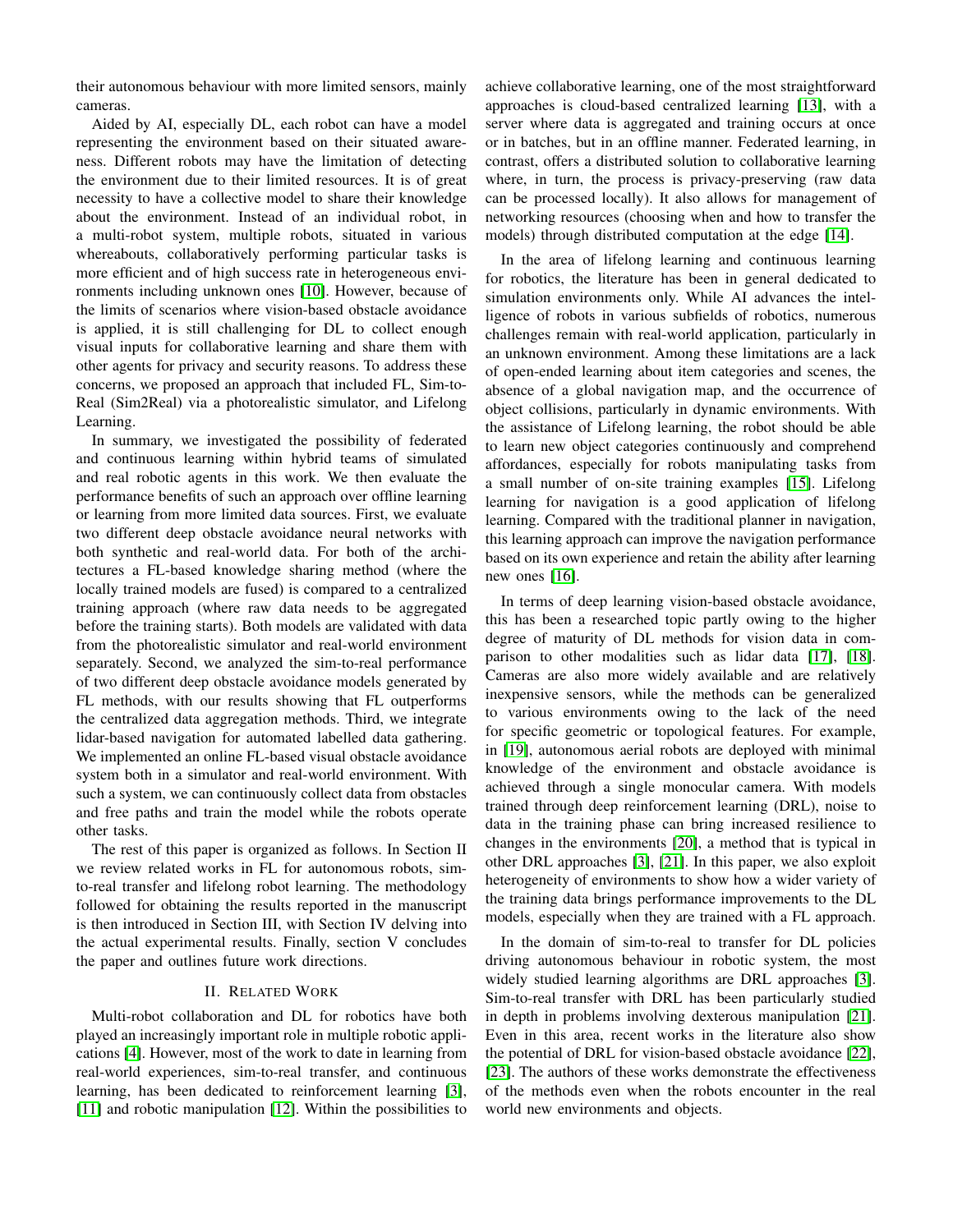#### III. METHODOLOGY

This section outlines the robot platform utilized in this experiment, two different deep neural networks to do visionbased obstacle avoidance for further validation of FL performance, and navigation settings for continual learning.

## *A. Data collection for FL*

The details of the data gathering, including the usage of the photorealistic simulator Nvidia Isaac Sim, the environment settings, and data distributions, are detailed in [\[5\]](#page-5-4), from where we reuse the base simulation and training datasets. The datasets from [\[5\]](#page-5-4) include data from three distinct scenarios in NVIDIA Isaac Sim and from Jetbot robots deployed in three realworld rooms to train and validate the vision-based obstacle avoidance models. In this work, the datasets from the simulator are represented as  $S_{i, i \in \{0,1,2\}}$  where i indicates the simulated environments, including a hospital, office, and warehouse.The three real-world datasets are denoted as  $\mathcal{R}_{i, i \in \{0,1,2\}}$  where i indicates office spaces, hallways, and laboratory environments, respectively. Additional datasets acquired specifically for this work are introduced in the relevant sections, with Husky training data referred to as  $\mathcal{H}^S$  or  $\mathcal{H}^R$  for the simulated and real robots, respectively.

Regarding data training hardware, in this work, we utilized a Lambda Vector workstation equipped with two RTX 3080 GPU cards and a 24-core AMD Threadripper 3960X processor to train our models for vision-based obstacle avoidance.

#### *B. Vision-based obstacle avoidance models*

We trained two distinct types of DL models to ensure FL's performance in visual obstacle avoidance and assess how performance differs. These two deep convolutional neural networks (CNN) are vision-based obstacle classifiers for two classes that define whether the environment ahead is *blocked* or *free* for the robot to navigate. Owing to the relatively low level of complexity of the classification task and the size of potential datasets for such tasks, we have selected the AlexNet [\[24\]](#page-5-23) and ResNet18 [\[25\]](#page-5-24) architectures as appropriate for such binary classification task. AlexNet and ResNet are both commonly exploited backbones for conducting various tasks across multiple domains.

These two models are generic deep learning models designed to aid robots in discerning between various types of barriers in heterogeneous situations. This strategy contrasts with other possibilities, such as object detection or semantic segmentation (e.g., segmenting free floor from objects and walls). The chosen approach enables us to concentrate on examining the performance of a federated learning approach and its capacity for sim-to-real transfer rather than on developing a specific obstacle avoidance strategy, which is the study's primary purpose.

## *C. Proposed FL Based Lifelong Learning Obstacle Avoidance*

By incorporating lidar into the Husky navigation system, we developed a straightforward FL-based lifelong learning system for visual obstacle avoidance. We used lidar to differentiate

<span id="page-2-0"></span>

Fig. 1: The customized Clearpath Husky platform.

between blocked and free space of visual data while performing specified navigation tasks. After collecting sufficient data, the robots will train the models independently and send them to the server for aggregation into a global model. The model can then be deployed to another type of robot for obstacle avoidance performance evaluation.

Regarding the experimental environments, We implemented this with a Clearpath Husky Fig. [1](#page-2-0) robot both in a simulator and real-world environments. Our customized Husky robot platform is equipped with one Ouster OS0-128 lidar for measuring distances to objects when performing autonomous navigation tasks. When the distances are lower to a certain threshold, an Intel Realsense L515 camera will be triggered to categorize the images as obstacles included or free space continuously. Once a sufficient number of images are collected, we will train local models based on these data, fuse them to be a global model by FL methods, and then apply the global model to a real-world robot obstacle avoidance operation.

It's worth emphasizing that we used simulated data to help the continuous learning process, as obtaining real-world data is not always straightforward. In the following section, we evaluate the FL fused model's real-world deployment performance using either simulated or real-world data.

## IV. EXPERIMENTAL RESULTS

This section presents experimental results obtained using data from both simulated and real robots. We first demonstrate the performance of various knowledge-sharing approaches for obstacle avoidance using AlexNet and ResNet18 models before delving into the possibility of sim-to-real knowledge transferability. Finally, we demonstrated the FL method's ability to facilitate lifelong learning by having Husky performing simulation and real-world navigation tasks.

#### *A. Centralized training vs. federated learning*

Our experiments begin by analyzing the performance improvements of federated learning over traditional centralized training with data aggregation. Both simulated and real-world data are evaluated separately in this part. Extending the previous works in [\[5\]](#page-5-4), by including the AlextNet and ResNet18 in this study, we can compare how the performance will vary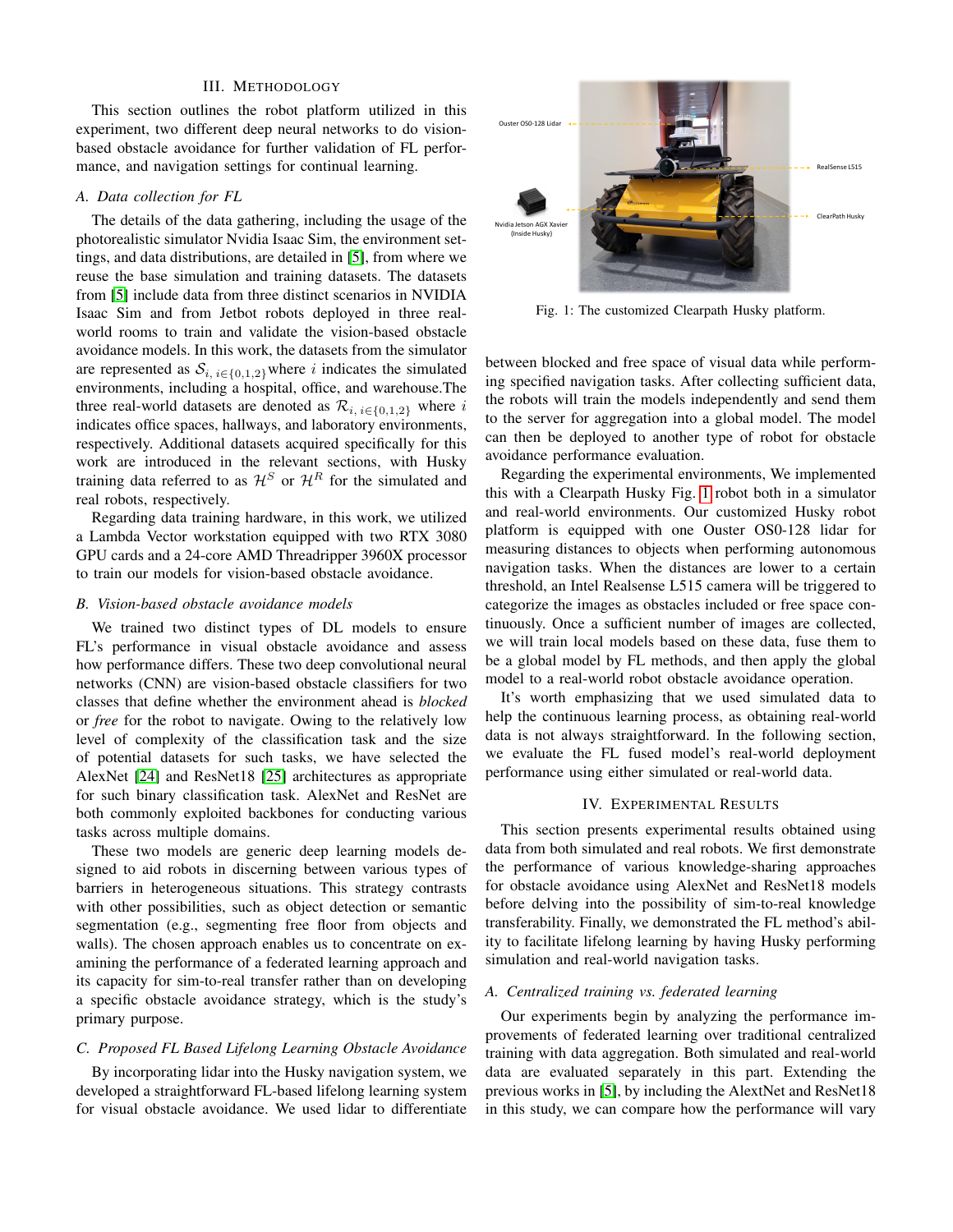<span id="page-3-1"></span>

(a) Centralized aggregated training (Sim)

(b) Federated learning (Sim)

(c) Centralized aggregated training (Real)

(d) Federated learning (Real)

Fig. 2: Accuracy of models obtained through centralized learning with aggregated data or federated learning with fused local models based on ResNet18. These results are trained (<sup>t</sup>) and validated (<sup>v</sup>) with respective simulation datasets ( $S_i^t, S_i^v$ ) and real datasets ( $\mathcal{R}_i^t, \mathcal{R}_i^v$ ) independently.

<span id="page-3-0"></span>

Fig. 3: Accuracy of the different models obtained through centralized learning with aggregated data or federated learning with fused local models based on AlexNet. These results are trained (<sup>t</sup>) and validated (<sup>v</sup>) with respective simulation datasets ( $S_i^t$ ,  $S_i^v$ ) and real datasets ( $\mathcal{R}_i^t$ ,  $\mathcal{R}_i^v$ ) independently.

for centralized training and FL using different DL models. To accomplish this, we used the data we collected in the simulated hospital  $(S_0^t)$ , office  $(S_1^t)$ , and warehouse  $(S_2^t)$  to train our model on each dataset and all possible combinations  $(S_{0,1}^t, S_{0,2}^t, S_{1,2}^t, S_{0,1,2}^t)$  of two or three of these datasets and validate the models on  $S^v_{i, i \in \{0,1,2\}}$ . Equivalently for the federated learning approach, we run different training rounds in which we simulate that a different subset of robots is collaboratively learning without sharing any actual raw data. Only the models are fused in this approach, and a global model is updated iteratively. In the case of real-world data, we repeat the procedure above with  $\mathcal{R}_0^t$ ,  $\mathcal{R}_1^t$ .  $\mathcal{R}_2^t$  representing the training datasets from rooms, office and laboratory and  $\mathcal{R}_{0,1}^t$ ,  $\mathcal{R}_{0,2}^t$ ,  $\mathcal{R}_{1,2}^t$ ,  $\mathcal{R}_{0,1,2}^t$  representing the combinations of two or three of the previous sets while  $\mathcal{R}_{i, i \in \{0,1,2\}}^v$  denotes the corresponding validation data. Figure [3](#page-3-0) and Fig. [2](#page-3-1) report the accuracy of the different models (AlexNet and ResNet18) for centralized learning and FL, respectively. From the results, we found that FL based approach is robust both in a sim and real separately, and its accuracy is competitive with traditional centralized data aggregation training methods for performing vision-based obstacle avoidance tasks.

Along with accuracy, we also calculate the area under the

ROC curve (AUC) for each of the scenarios where training is conducted through either the centralized or federated approaches. The results are summarized in Table [I](#page-4-0) where the AUC values for AlexNet-based and ResNet18-based models are enclosed with a bracket in order. This metric enables a better understanding of the models' reliability. In the context of robotic navigation, there is indeed a cost differential between false negatives over false positives in terms of the robots' integrity. However, from the point of view of performance, false positives can significantly degrade the navigation speed and time, while low-frequency collisions can be avoided with other sensors, considering as well that a false negative is not necessarily consistent over time and multiple observations of the same obstacle are processed before a collision may happen.

For both AlexNet and ResNet18, the AUC results together with the accuracy boxplots show that there is a performance boost with the federated learning approach in contrast to the centralized learning method where all data is first aggregated in a single training set.

In terms of sim-to-real performance of the two architectures, we followed the steps in [\[5\]](#page-5-4) and analyzed the performance of both the centralized and federated learning approaches to an independent real-world dataset. The results showing the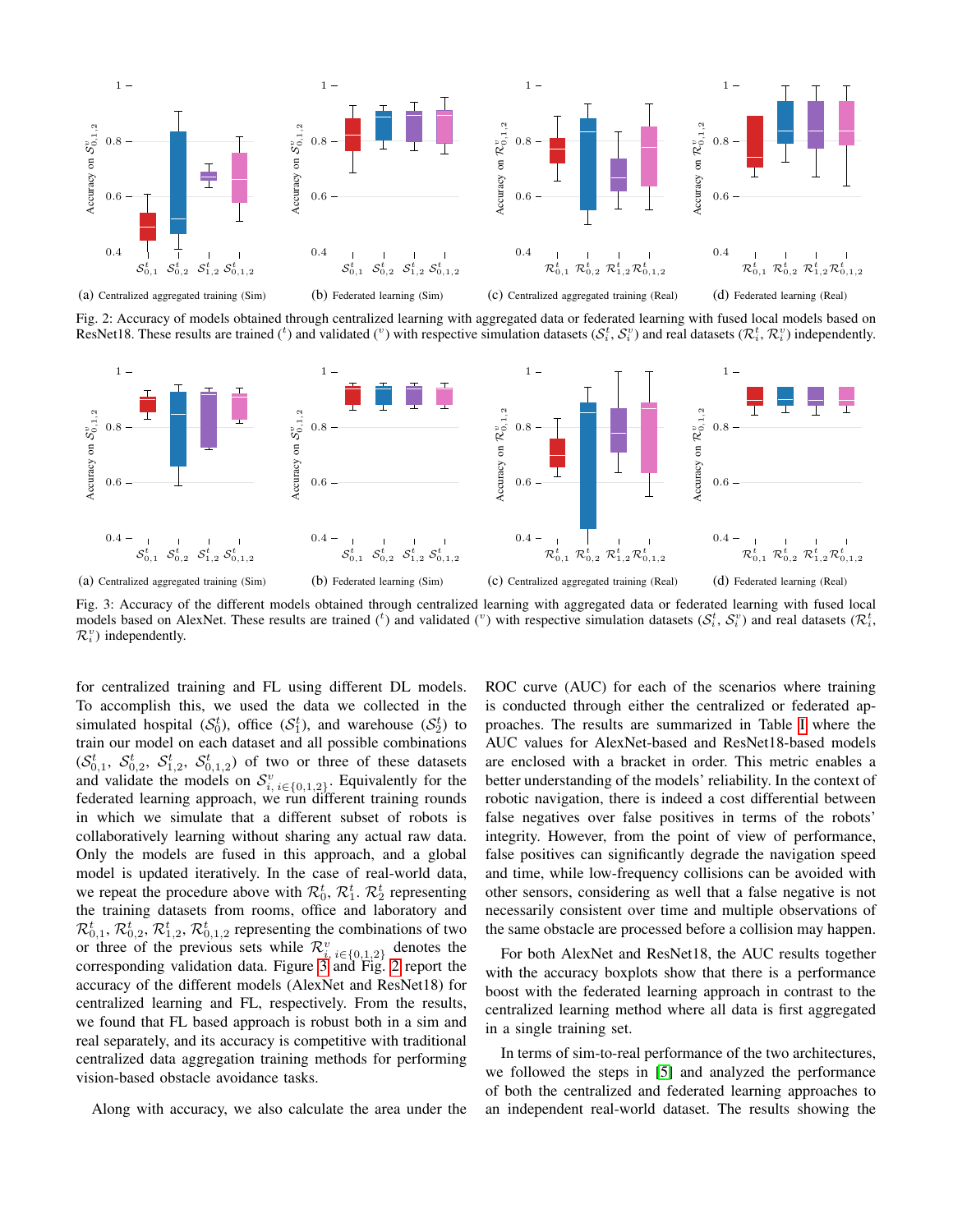<span id="page-4-0"></span>TABLE I: Area under ROC curve (AUC) values for the aggregated centralized learning and federated learning approaches.

|                        |        |                                                             | Training datasets (AlexNet, ResNet18)        |                                              |                                              |                                              |                                              |                                              |                                              |                                              |
|------------------------|--------|-------------------------------------------------------------|----------------------------------------------|----------------------------------------------|----------------------------------------------|----------------------------------------------|----------------------------------------------|----------------------------------------------|----------------------------------------------|----------------------------------------------|
|                        |        |                                                             | Centralized learning with aggregated data    |                                              |                                              |                                              | Federated learning                           |                                              |                                              |                                              |
|                        |        |                                                             | $\mathcal{S}_{0,1}^t$                        | $\mathcal{S}^t_{0,2}$                        | $\mathcal{S}_{1,2}^{t}$                      | $\mathcal{S}_{1,2,3}^{t}$                    | $\mathcal{S}^t_{0,1}$                        | $\mathcal{S}^t_{0,2}$                        | $\mathcal{S}_{1,2}^{t}$                      | $\mathcal{S}_{1,2,3}^{t}$                    |
| datasets<br>Validation | $\sin$ | $\mathcal{S}^v_0$<br>$\mathcal{S}^v_1$<br>$\mathcal{S}_2^v$ | (0.33, 0.53)<br>(0.33, 0.54)<br>(0.42, 0.64) | (0.50, 0.58)<br>(0.50, 0.40)<br>(0.50, 0.50) | (0.71, 0.56)<br>(0.75, 0.96)<br>(0.23, 0.26) | (0.52, 0.31)<br>(0.60, 0.21)<br>(0.62, 0.23) | (0.85, 0.74)<br>(0.94, 0.88)<br>(0.96, 0.84) | (0.85, 0.78)<br>(0.93, 0.89)<br>(0.95, 0.92) | (0.85, 0.79)<br>(0.93, 0.86)<br>(0.95, 0.93) | (0.85, 0.78)<br>(0.95, 0.89)<br>(0.95, 0.91) |
|                        |        |                                                             | $\mathcal{R}_{0,1}^t$                        | $\mathcal{R}_{0.2}^{t}$                      | $\mathcal{R}_{1,2}^t$                        | $\mathcal{R}_{1,2,3}^t$                      | $\mathcal{R}_{0,1}^t$                        | $\mathcal{R}_{0,2}^t$                        | $\mathcal{R}_{1,2}^t$                        | $\mathcal{R}_{1,2,3}^{t}$                    |
|                        | Real   | $\mathcal{R}_0^v$<br>$\mathcal{R}_1^v$<br>$\mathcal{R}_2^v$ | (0.75, 0.42)<br>(0.35, 0.68)<br>(0.46, 0.45) | (0.63, 0.50)<br>(0.25, 0.69)<br>(0.51, 0.42) | (0.08, 0.33)<br>(0.50, 0.48)<br>(0.48, 0.47) | (0.58, 1.00)<br>(0.70, 0.71)<br>(0.56, 0.67) | (0.88, 0.86)<br>(0.83, 0.80)<br>(0.90, 0.70) | (0.88, 0.75)<br>(0.85, 0.86)<br>(0.92, 0.87) | (0.88, 0.94)<br>(0.85, 0.76)<br>(0.90, 0.73) | (0.88, 1.00)<br>(0.85, 0.82)<br>(0.92, 0.82) |

<span id="page-4-1"></span>

Fig. 4: Evaluation of sim-to-real capability of the trained models.

potential for vision-based obstacle avoidance inference for both AlexNet and ResNet18 are shown in Fig. [4.](#page-4-1) The results indicate that both AlexNet and ResNet18-based obstacle avoidance models implemented with the FL approach can outperform the ones with the centralized data aggregation method in terms of sim-to-real performance. Additionally, AlexNet is more suitable for performing obstacle avoidance tasks in our dataset.

## *B. Federated continual learning for visual-based obstacle avoidance*

In this section, we describe the results from experiments where the Husky robot has been utilized both in a simulated playpen (see Fig. [5a\)](#page-4-2) and in a large-open indoor office environment (see Fig. [5c\)](#page-4-2) to operate autonomous navigation tasks in their navigation maps (see Fig. [5b](#page-4-2) and in Fig. [5d,](#page-4-2) respectively).

At the same time, while the Husky robot was operating autonomous navigation tasks in the sim and real environments, we collected images continuously for training local models for FL models fusion. By validation on an independent dataset  $\mathcal{R}^{*,v}$ , we evaluated the global models fused with the local model from simulated husky robot  $\mathcal{H}^S$  only, the local model from real-world Husky robot  $\mathcal{H}^R$  only, and the local models of

<span id="page-4-2"></span>

Fig. 5: Husky Navigation Environment and Maps

both them  $\mathcal{H}^{S,R}$ . The results are shown in Fig. [6.](#page-5-25) Regarding AlexNet, fusing the models either from simulation or realworld can improve the accuracy of the vision-based obstacle avoidance. However, for ResNet18, our results show that fusing the local model from the simulator can improve the performance of the global model more than fusing the one from the real-world Husky. By fusing both of them, the accuracy can be improved, which shows the potential benefit of collaborative learning from both simulated and real robots.

#### V. DISCUSSION AND CONCLUSION

This work presents an FL-based lifelong learning method for vision-based obstacle avoidance among various mobile robots involving both simulated and real-world environments. Rather than applying a single deep neural network, we analyzed the performance of the FL-based method compared with